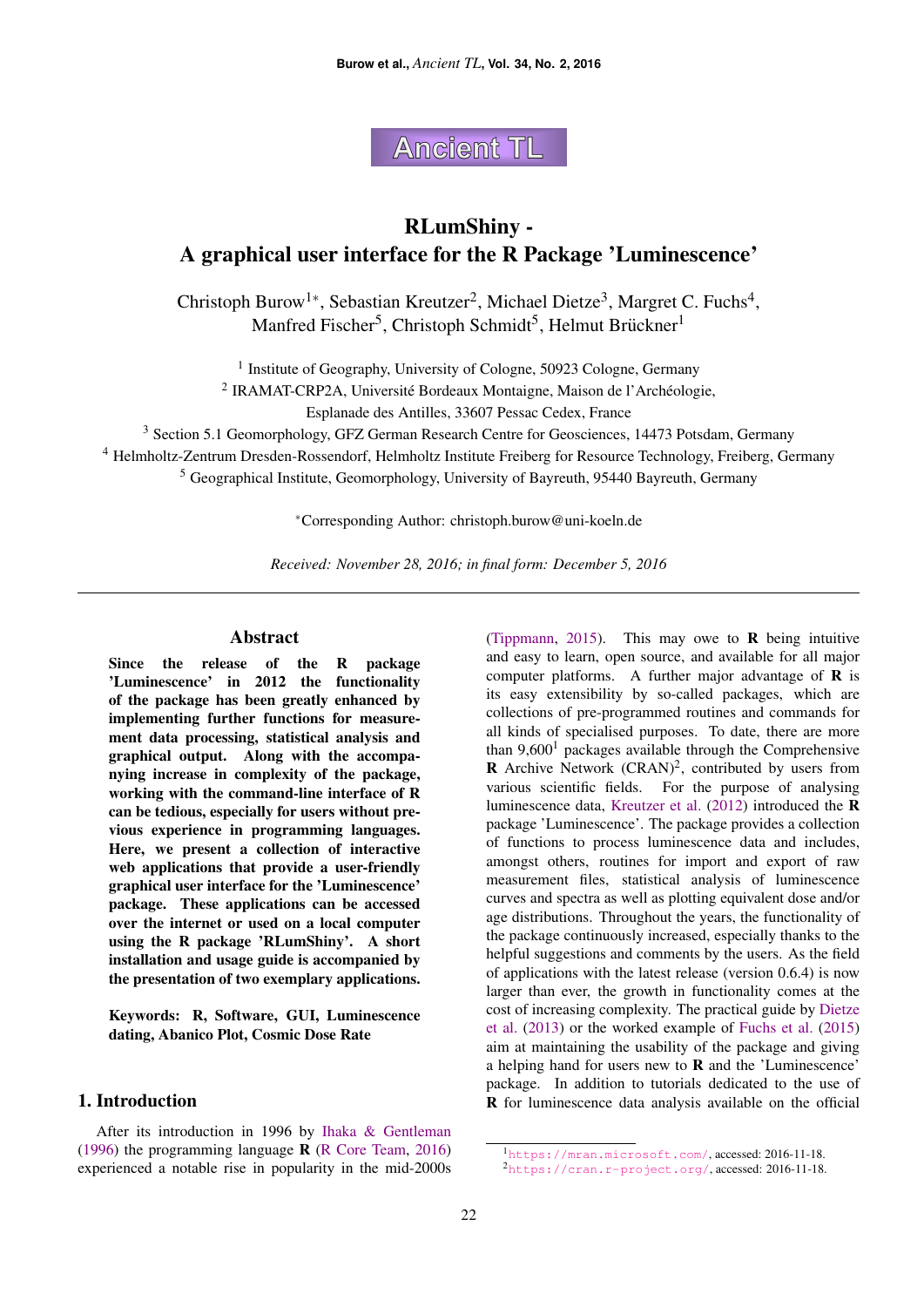website<sup>[3](#page-1-0)</sup> of the **R** package 'Luminesecence' there is also a wide variety of excellent tutorials and books about R itself (e.g., [Ligges,](#page-10-3) [2008;](#page-10-3) [Adler,](#page-9-3) [2012;](#page-9-3) [Crawley,](#page-9-4) [2012;](#page-9-4) [Wickham,](#page-10-4) [2014\)](#page-10-4).

While **R** is a comparatively easy-to-learn programming language, there is still a steep learning curve until a user is able to routinely achieve the desired results. In-depth knowledge of R fundamentals is not required when working with the 'Luminescence' package, but being familiar with the most important data structures in  **is** a must. In the simplest case, for a specific task, using the package only involves a single short function call, e.g., Luminescence::plot AbanicoPlot(data = de.data) to produce an abanico plot [\(Dietze et al.,](#page-9-5) [2016\)](#page-9-5) of equivalent dose estimates. However, users may want to adjust the plot according to their requirements. While other software products such as *Origin*® or *SigmaPlot*® allow the user to comfortably click on each element of a plot to change its appearance, this is not possible in  $\bf{R}$ . In  $\bf{R}$  a plot cannot be changed after it has been drawn, and the user is required to re-run the function call with additional arguments that control the appearance of specific plot elements. For the Luminescence::plot AbanicoPlot() function there are currently 33 such arguments, plus additional base R arguments that can be used to design the plot to ones desire. For more elaborate plots the function call in the R command-line rapidly increases in complexity. Users new to R may feel quickly overwhelmed and may hence not be able to exploit the full potential of the R command-line. But even experienced users may find it tedious to iteratively run the function until a satisfying results is produced. Considering that plotting data is also at least partly subject to personal aesthetic tastes in accordance with the information it is supposed to convey, iterating through all the possible options in the  $\bf{R}$  command-line can be a time-consuming task. In Human-Computer Interaction an alternative approach to the command-line interface (CLI) is the graphical user interface (GUI), which allows direct, interactive manipulation and interaction with the underlying software. For users with little or no experience with command-lines a GUI offers intuitive access that counteracts the perceived steep learning curve of a CLI [\(Unwin & Hofmann,](#page-10-5) [1999\)](#page-10-5).

Here, we present a GUI for the R package 'Luminescence' in the form of interactive web applications. These applications can be accessed online so that a user is not even required to have a local installation of R. The so-called shiny applications provide access to most of the plotting functions of the R package 'Luminescence' as well as to the functions for calculating the cosmic dose rate and for transforming CW-OSL curves (Table [1\)](#page-2-0). We further introduce the R package 'RLumShiny' [\(Burow,](#page-9-6) [2016\)](#page-9-6) that bundles all applications, is freely available through the CRAN and GitHub<sup>[4](#page-1-1)</sup>, and which can be installed and used in any local R environment. The general concept and basic layout of

the applications are presented first. A short installation and usage guide of the  $R$  package 'RLumShiny' is then followed by a presentation of two applications for creating abanico plots and calculating the cosmic dose rate. For the latter, we also provide details on the underlying function Luminescence::calc CosmicDoseRate() itself. Throughout the manuscript,  $\bf{R}$  function calls and  $\bf{R}$  related code listings are typed in monospaced letters. Functions of R packages other than 'RLumShiny' are given in the style of package:: function(). **R** packages are given in single quotation marks and software programs are in *italics*.

# 2. Shiny applications

Even though R lacks native support for GUI functions, its capabilities of linking it to other programming languages allows to utilise external frameworks to build graphical user interfaces [\(Valero-Mora & Ledesma,](#page-10-6) [2012\)](#page-10-6). Throughout the years there have been many attempts to provide the means for easier access to R. A non-exhaustive list of notable R packages linking to other languages or frameworks (given in parentheses) for building GUIs includes:

- 'rrgobi' (GGobi) [\(Temple Lang & Swayne,](#page-10-7) [2001;](#page-10-7) [Tem](#page-10-8)[ple Lang et al.,](#page-10-8) [2016\)](#page-10-8)
- 'gWidgets' (Tcl/Tk, GTK+, Java or Qt) [\(Verzani,](#page-10-9) [2014\)](#page-10-9)
- 'cranvas' (Qt) [\(Xie,](#page-10-10) [2013\)](#page-10-10)
- 'RGtk'/'RGtk2' (GTK+) [\(Robison-Cox,](#page-10-11) [2003;](#page-10-11) [Lawrence & Temple Lang,](#page-10-12) [2010\)](#page-10-12)
- iPlots (Java) [\(Urbanek & Theus,](#page-10-13) [2003;](#page-10-13) [Urbanek &](#page-10-14) [Wichtrey,](#page-10-14) [2013\)](#page-10-14)
- 'tcltk' (Tcl/Tk) [\(Dalgaard,](#page-9-7) [2001a](#page-9-7)[,b\)](#page-9-8)

As an example, the 'tctlk' package implements an interface to the Tcl/Tk GUI toolkit and allows the user to build a Tk GUI with plain R code. The most prominent project making full use of the Tcl/Tk framework is the *R Commander*[5](#page-1-2) [\(Fox,](#page-9-9) [2005,](#page-9-9) [2016\)](#page-9-10), which provides a GUI to an exhaustive collection of statistical functions and is commonly used in teaching statistics (e.g., [Konrath et al.,](#page-9-11) [2013;](#page-9-11) [Wagaman,](#page-10-15) [2013;](#page-10-15) [Westbrooke & Rohan,](#page-10-16) [2014\)](#page-10-16).

One of the more recent attempts to provide a GUI toolkit for R was the introduction of the 'shiny' package [\(Chang](#page-9-12) [et al.,](#page-9-12) [2016\)](#page-9-12) by RStudio<sup>®</sup> in late 2012<sup>[6](#page-1-3)</sup>, which allows for building interactive web applications straight from R. Simple R code allows automatic construction of HTML, CSS and JavaScript based user interfaces. GUIs built using 'shiny' are often referred to as 'shiny applications' due to the package's name. Prior knowledge in any of these (markup-)languages is not required. The application is rendered in a web browser

<span id="page-1-0"></span><sup>3</sup><http://www.r-luminescence.de/>, accessed: 2016-11-20.

<span id="page-1-1"></span><sup>4</sup><https://github.com/>, accessed: 2016-11-20.

<span id="page-1-2"></span> ${}^{5}R$  Commander is distributed as the **R** package 'Rcmdr' [\(Fox & Bouchet-](#page-9-13)[Valat,](#page-9-13) [2016\)](#page-9-13)

<span id="page-1-3"></span><sup>6</sup>[https://cran.r-project.org/src/contrib/Archive/](https://cran.r-project.org/src/contrib/Archive/shiny/) [shiny/](https://cran.r-project.org/src/contrib/Archive/shiny/), accessed: 2016-11-18.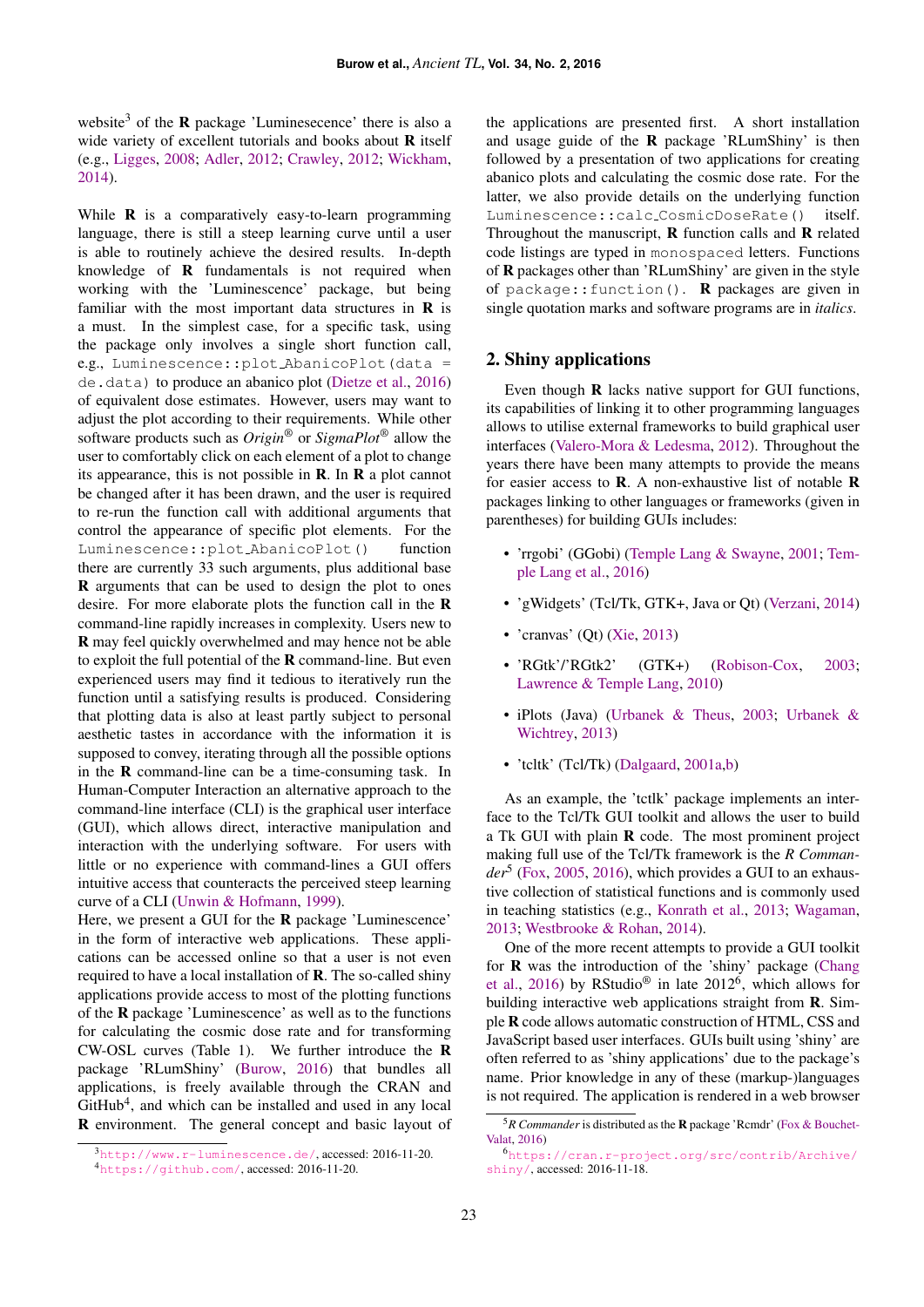<span id="page-2-0"></span>

| Table 1: Shiny applications available in the <b>R</b> package 'RLumShiny' (v0.1.1). Each application can be started using the function |
|----------------------------------------------------------------------------------------------------------------------------------------|
| $app_RLum()$ with the corresponding keyword as input for the parameter app (e.g., app_RLum (app = 'abanico')).                         |
| * All functions are part of the 'Luminescence' package.                                                                                |

| Application                    | Keyword        | Function(s)*                              |
|--------------------------------|----------------|-------------------------------------------|
| Abanico Plot                   | "abanico"      | plot_AbanicoPlot()                        |
| Radial Plot                    | "radialplot"   | plot_RadialPlot()                         |
| Histogram                      | "histogram"    | plot_Histogram()                          |
| Kernel Density Estimate Plot   | "KDE"          | $plot_KDE()$                              |
| Dose Recovery Test             | "doserecovery" | plot_DRTResults()                         |
| Cosmic Dose Rate               | "cosmicdose"   | calc_CosmicDoseRate()                     |
| <b>CW Curve Transformation</b> | "transformCW"  | CW2pHMi(), CW2pLM(), CW2pLMi(), CW2pPMi() |

and keeps up a bidirectional communication to R. Any user input on the web application is automatically registered by **,** which performs the desired action or necessary calculation and finally returns its output back to the GUI. In essence, rather than using the CLI the user operates  **through the** many pre-built and customisable input and output elements (*widgets*) for displaying plots, tables and printed output of R objects. One of the main advantages of 'shiny' is that the applications can be served and shared online as a web service, either by using RStudio's hosting service<sup>[7](#page-2-1)</sup> or by installing  $$ and the *Shiny Server* software on a (private) Linux server. To access the applications users only need a working internet connection and a common HTML 5 compatible browser; a local R environment is *not* needed. Another advantage over previous listed GUI frameworks is that 'shiny' is based on modern programming and markup languages, which allows easy integration of existing JavaScript libraries, thus greatly increasing the capabilities of 'shiny' and R itself.

Shiny applications generally work in any  **environment,** but we highly recommend the integrated development environment (IDE) by RStudio [\(RStudio Team,](#page-10-17) [2016\)](#page-10-17) when the applications are run locally.

# 3. The R package 'RLumShiny'

While [Duller](#page-9-14) [\(2015\)](#page-9-14) acknowledges that the  $\bf{R}$  package 'Luminescence' is capable of "extremely complex analysis", the lack of a GUI is rightfully criticised for limiting the potential user group to those with at least basic knowledge in programming. To account for the lack of a GUI and hence to make the 'Luminescence' package more accessible for users with no prior knowledge of  $\bf{R}$  we created a collection of shiny applications [\(Burow et al.,](#page-9-15) [2014\)](#page-9-15). These applications provide a GUI to selected functions of the 'Luminescence' package, mainly, but not exclusively, focussing on its plotting capabilities (Table [1\)](#page-2-0).

These shiny applications are bundled as an **R** package named 'RLumShiny' [\(Burow,](#page-9-6) [2016\)](#page-9-6), which is distributed and freely available through the CRAN. The first version of 'RLumShiny' was released on CRAN in March

 $2015<sup>8</sup>$  $2015<sup>8</sup>$  $2015<sup>8</sup>$  and accumulated over 5,000 downloads<sup>[9](#page-2-3)</sup> since then, even though it was never formally introduced to the scientific community. While it may not seem intuitive, these shiny applications were deliberately not included in the 'Luminescence' package. Much like the R package 'RLum-Model' [\(Friedrich et al.,](#page-9-16) [2016\)](#page-9-16) for simulating luminescence in quartz, 'RLumShiny' uses the functions and object system of 'Luminescence'. But the dependency is unidirectional, meaning that 'Luminescence' does not require either of the mentioned packages in order to work. Both packages can be regarded as extensions to 'Luminescence' providing optional and particular features. For the user bundling the shiny applications in a separate package has the advantage of less overhead when installing 'Luminescence'. As 'RLumShiny' requires a couple of other R packages (first and foremost 'shiny' and all its sub-dependencies) installing 'Luminescence' may not only take significantly longer, but may also install packages that the user eventually does not need in case the applications are not used. Furthermore, 'RLumShiny' includes functions that extend the capabilities of 'shiny' itself (Table [2\)](#page-3-0) and which should not appear in a package dedicated to the analysis of luminescence data.

From a developer's point of view, it is also easier to develop and maintain a separate R package as it eliminates the necessity to constantly update the code to account for changes in 'Luminescence'. Conversely, development of the 'Luminescence' package is not decelerated by the need to update the applications. Each release version of 'RLumShiny' is built and tested against a specific version of 'Luminescence'. In case of an update to a function in 'Luminescence' that breaks the corresponding shiny application in 'RLumShiny' the user is always able to revert to an earlier, compatible version of the 'Luminescence' package.

Since version 0.6.0 the 'Luminescence' package includes the homonymous function Luminescence::app RLum(), a wrapper for the actual app RLum() function in 'RLumShiny'. By that, users of the 'Luminescence' package are made

<span id="page-2-1"></span> $7$ <http://www.shinyapps.io/>, accessed: 2016-11-18.

<span id="page-2-2"></span><sup>8</sup>[https://cran.r-project.org/src/contrib/Archive/](https://cran.r-project.org/src/contrib/Archive/RLumShiny/) [RLumShiny/](https://cran.r-project.org/src/contrib/Archive/RLumShiny/), accessed: 2016-11-18.

<span id="page-2-3"></span><sup>9</sup>Download statistics taken from [https://cranlogs.r-pkg.](https://cranlogs.r-pkg.org/) [org/](https://cranlogs.r-pkg.org/), accessed: 2016-11-18.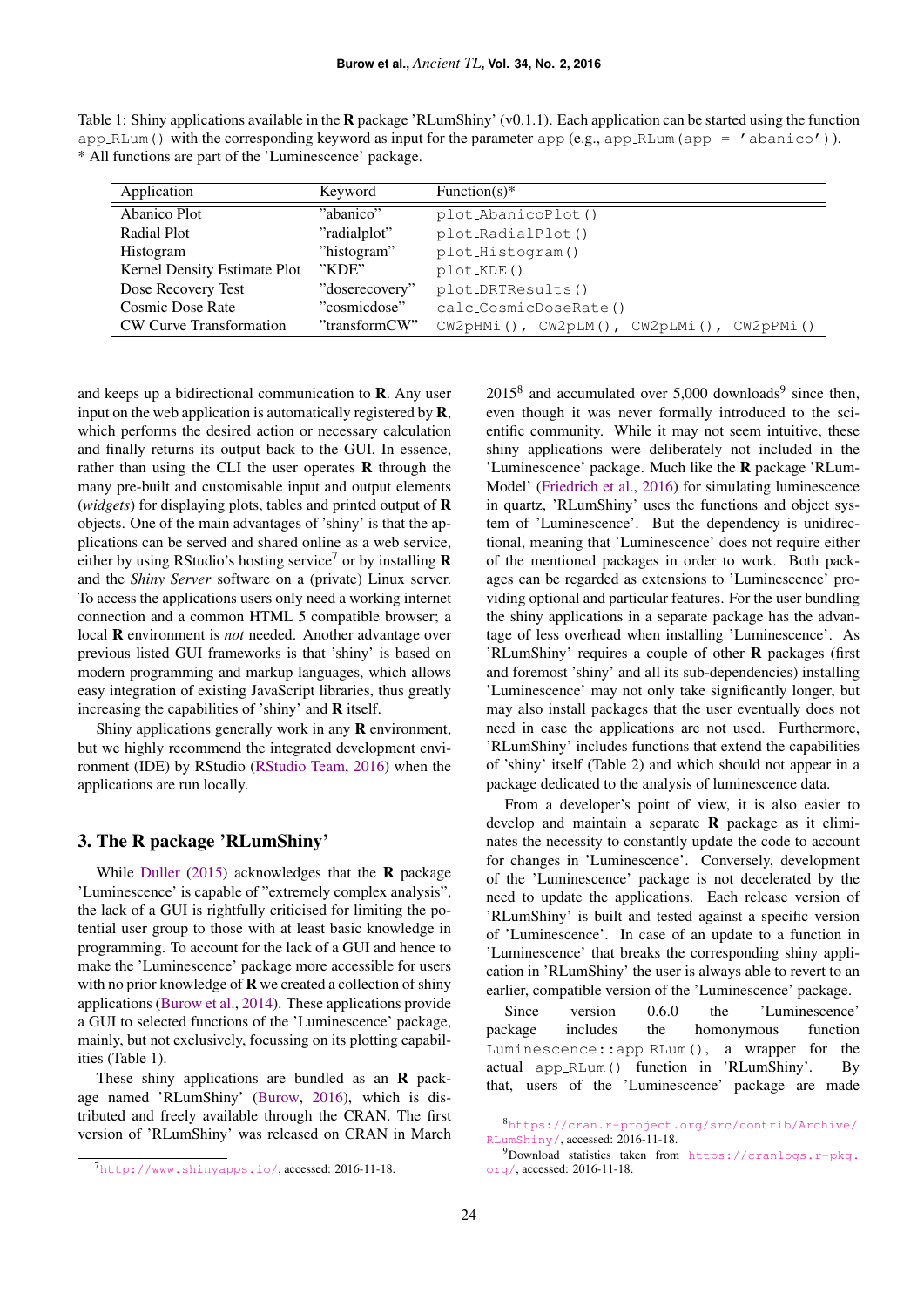<span id="page-3-0"></span>Table 2: Functions in the **R** package 'RLumShiny' (v0.1.1). The main function is app RLum(), which must be used to start any of the applications given in Table [1.](#page-2-0) All other functions are used internally and extend the functionality of the 'shiny' package.

| Function       | Description                                                                      |
|----------------|----------------------------------------------------------------------------------|
| app_RLum()     | Run luminescence shiny applications.                                             |
| jscolorInput() | Creates a JSC olor widget to be used in shiny applications.                      |
| popover()      | Create a bootstrap button with popover.                                          |
| tooltip()      | Create bootstrap tooltips for any HTML element to be used in shiny applications. |

aware of the existence of a GUI, even if 'RLumShiny' is not installed. In case of the latter, running this function informs the user that 'RLumShiny' is not installed and provides instructions on how to do so if desired. Once installed it is possible to start a shiny application by either using Luminescence::app RLum() or RLumShiny::app RLum().

The 'RLumShiny' package is actively developed and maintained on the web-based  $\text{Git}^{10}$  $\text{Git}^{10}$  $\text{Git}^{10}$  repository hosting ser-vice GitHub<sup>[11](#page-3-2)</sup>. The 'RLumShiny' applications are also available as a web service hosted on a web server maintained by the corresponding author of this article<sup>[12](#page-3-3)</sup>.

#### 3.1. Installation and usage

To install the latest stable version of 'RLumShiny' from CRAN, simply run the code given in Listing [1](#page-3-4) in an  $\bf{R}$  console.

<span id="page-3-4"></span>Listing 1: Install the 'RLumShiny' package from the CRAN. in stall.packages ('RLumShiny')

Alternatively, the user can download the latest development version of 'RLumShiny' from GitHub (Listing [2\)](#page-3-5). This, however, requires the 'devtools' package, which will be installed first when executing the first two code lines of Listing [2.](#page-3-5)

<span id="page-3-5"></span>Listing 2: Install the development version of 'RLumShiny' through GitHub.

```
(! r e qui r e ( ' d e v t o o l s ' ) )
      in stall.packages ('devtools')
d e v t o o l s : : i n s t a l l _ g i t h u b ( 'R-Lum/RLumShiny')
```
Both Listing [1](#page-3-4) and Listing [2](#page-3-5) will install the 'RLumShiny' package and all its dependencies, i.e., other R packages that are required to run the applications (amongst others, most notably 'shiny' and 'Luminescence'). The user only needs to make sure to have installed the most recent version of  **to** get the most recent version of the 'RLumShiny' package (but at least version  $>3.1.2$ ).

To start any of the applications included in 'RLumShiny' the user only needs to run app RLum() with the corresponding keyword given in Table [1.](#page-2-0) As an example, Listing [3](#page-3-6)

shows how to run the shiny application for creating abanico plots.

<span id="page-3-6"></span>Listing 3: Run the shiny application for creating abanico plots.

library ('RLumShiny')  $app_RLum(ap = 'abanico')$ 

Note that library('RLumShiny') needs to be run first when starting a new  $\bf{R}$  session, otherwise  $\bf{R}$  cannot find the app RLum() function and returns an error. app RLum() only has one named argument called app, which accepts all keywords listed in Table [1.](#page-2-0) Additionally, the function also accepts most arguments of the shiny::runApp() function (see ?shiny::runApp). Thereby it is possible to, e.g., start an application in the so-called showcase mode<sup>[13](#page-3-7)</sup>, which presents the application along with the  $\bf{R}$  files in the application's directory in a shared tabset.

An alternative to installing and using the 'RLumShiny' package on a local computer is to host the applications as a web service using the *Shiny Server*<sup>[14](#page-3-8)</sup> software. This enables sharing the applications with a wider user base, whether it be an organisation, a working group or anyone interested in using it by making it freely accessible on the internet. Some of the advantages include that, amongst all potential users of the service, only one person is required to set up and maintain the Shiny Server. It has to be considered, however, that setting up a Shiny Server requires a server (or web space), which may need to be purchased or rented first, and a person with sufficient knowledge in administrating a Linux server. Furthermore, the open source version of *Shiny Server* only has a limited amount of features compared to the Pro version that is subject to fee. Nonetheless, the advantages of running a freely accessible, local or access limited Shiny Server can far outweigh these drawbacks and once set up, can provide unlimited and platform independent access to the shiny applications (cf. Fig. [1\)](#page-4-0).

Due to the complexity it is, however, not within the scope of the article to provide a *Shiny Server* installation guide. The reader is referred to RStudio's offi-

<span id="page-3-7"></span><sup>13</sup>For reference see [http://shiny.rstudio.com/articles/](http://shiny.rstudio.com/articles/display-modes.html) [display-modes.html](http://shiny.rstudio.com/articles/display-modes.html), accessed: 2016-11-18.

<span id="page-3-2"></span><span id="page-3-1"></span><sup>10</sup>A version control system used in software development.

<sup>11</sup><https://github.com/R-Lum/RLumShiny>, accessed: 2016- 11-18.

<span id="page-3-3"></span><sup>12</sup><http://shiny.r-luminescence.de>, accessed: 2016-11-18.

<span id="page-3-8"></span><sup>14</sup>[https://www.rstudio.com/products/shiny/](https://www.rstudio.com/products/shiny/shiny-server/) [shiny-server/](https://www.rstudio.com/products/shiny/shiny-server/), accessed: 2016-11-18.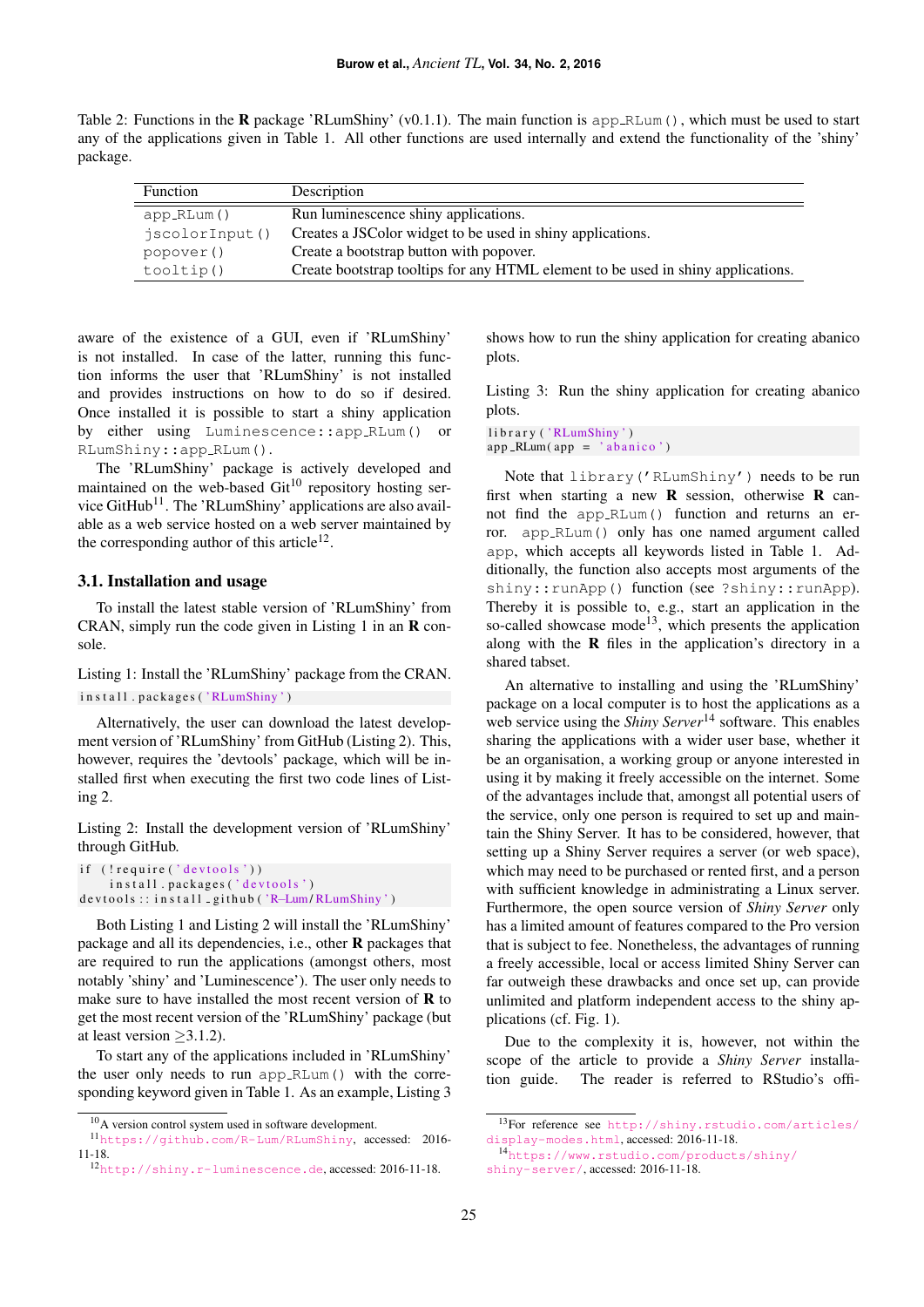<span id="page-4-0"></span>

Figure 1: Example for a locally set up Shiny Server, here at the IRAMAT-CRP2A in Bordeaux. Installed are all applications available through the package 'RLumShiny' and additional applications freely available via GitHub or CRAN. The server is accessible within the local network of the IRAMAT-CRP2A only.

cial administrator's guide<sup>[15](#page-4-1)</sup> instead. In some cases it may also be viable to use RStudio's self-service platform <http://shinyapps.io>, a hosting environment where users can easily upload, run and share their shiny applications. The service offers different subscription plans depending on the desired number of allowed applications, service availability and feature content.

#### 3.2. Application layout and capabilities

Almost all shiny applications included in the 'RLumShiny' package follow a common layout style (Fig. [2\)](#page-5-0). The exception to the rule is the application for calculating the cosmic dose rate, which will be presented separately in Section [3.3.2.](#page-7-0) The following layout descriptions hence refer to all applications other than the one for calculating the cosmic dose rate. A general characteristic all shiny applications share, however, is the responsive design, meaning that the layout adjusts dynamically while taking into account the characteristics of the device used. Shiny applications are thus always correctly rendered and perfectly usable on desktop computers, mobile phones and anything in between.

Currently, each application in the 'RLumShiny' package

usually consists of two separate panels: an input panel on the left-hand side and an output panel on right-hand side. The top of each panel contains a varying amount of tabs (depending on the app) and a context-dependent content area below. In case of the input panel the content areas include various input widgets by which the parameters of the underlying function can be manipulated. Depending on the required data type of the manipulated function parameter these widgets include buttons, checkboxes, sliders, numeric and text input fields and others. Each time the user interacts with these elements the output is automatically updated, i.e., plots are redrawn and numeric output is recalculated.

The first tab of the input panel is always the "Data"-tab, where the user is able to provide the input data. In some cases the user is also able to provide a second data set, e.g., in the application for creating abanico plots (Section [3.3.1\)](#page-5-1). Input data, usually equivalent doses and their individual errors, can be provided as plain text files. Additional options allow specifying the column separator or if the first line should be treated as column headers.

With respect to the output panel the first tab is always a plot, followed by one or two tabs showing an interactive table of the input data. In case of the plotting applications the last output tab shows a dynamically generated  $\bf{R}$  script that can be copied to a text editor or *RStudio* and used to reproduce the current plot as seen in the "Plot"-tab. We regard

<span id="page-4-1"></span><sup>15</sup><http://docs.rstudio.com/shiny-server/>, accessed: 2016-11-18.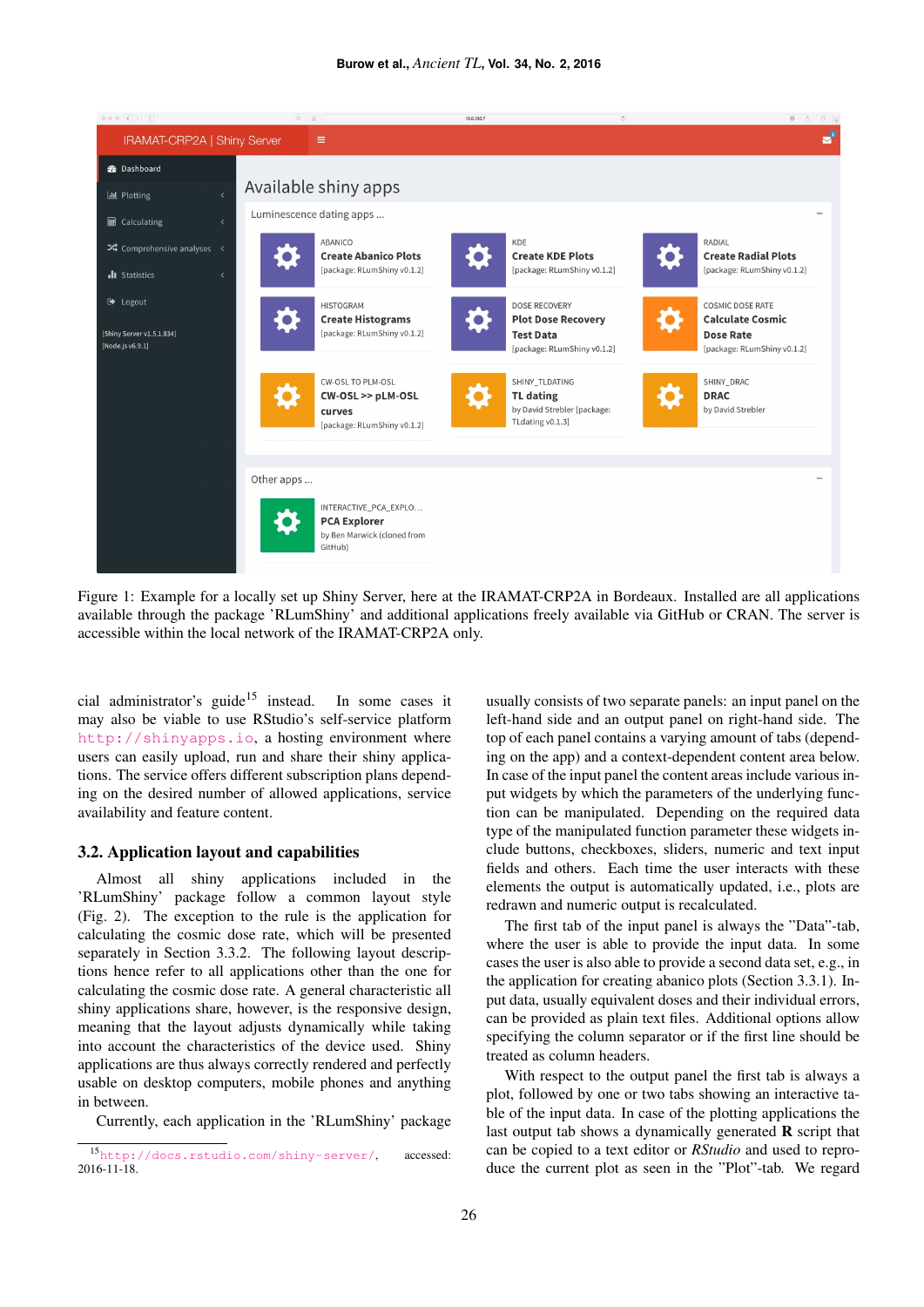<span id="page-5-0"></span>

Figure 2: General layout of shiny applications in the 'RLumShiny' package. The applications follow a common GUI layout with two separate panels for input (left) and output (right). Both panels consist of a header with a varying amount of tabs (a, c) and a context-depend content area (b, d). In the example shown here (app RLum(app =  $'$  doserecovery')) (b) shows the "Data" tab content where the user is allowed to provide up to two data sets as an ASCII text file. Additional check boxes and radio buttons allow for providing the files in various style formats. Some of the input elements provide custom tooltips with graphical or text information (e). The "Bookmark" button (f) below the input panel allows saving the current state of the application. The user is provided an URL, which can be used to restore the session, i.e. all previous settings and provided data are automatically restored.

this as a valuable addition as (i) users may use this as a help to understand all the arguments of a particular function and are able to see how they should be used, and (ii) it provides the means to fully reproduce the plot from the CLI or in an existing R script.

Naturally, all applications for generating plots offer an export section, which is accessed by the second to last tab on the input panel (Fig. [3\)](#page-6-0). There, the user is able to save the generated plot in a vector graphics format (PDF, SVG or EPS). Note that the plot dimensions in the exported file usually differ from those seen in the "Plot"-tab, as the latter is dynamically rescaled depending on the current size of the viewport. The height and width of the exported image can be specified separately. Additionally, the user can download an R script that includes the code required to reproduce the plot from the CLI.

## 3.3. Example applications

In the current version of 'RLumShiny' (v0.1.1) more than half of all included applications are exclusively there for creating graphical output. The remaining applications are to calculate the cosmic dose rate and to transform continuous-wave OSL curves to a pseudo hyperbolic, linearly or parabolic modulated curve (Table [1\)](#page-2-0). In the following, specific capabilities of the 'RLumShiny' package are exemplified by the applications for creating an abanico plot and for calculating the cosmic dose rate.

#### <span id="page-5-1"></span>3.3.1 Abanico Plot

The abanico plot was introduced by [Dietze et al.](#page-9-5) [\(2016\)](#page-9-5), a novel plot type for showing chronometric data with individual standard errors. In essence, it is a combination of a radial plot [\(Galbraith,](#page-9-17) [1988\)](#page-9-17) and a kernel density estimate (KDE) plot (cf. [Galbraith & Roberts,](#page-9-18)  $2012$ ), which can be created using the **R** function Luminescence::plot AbanicoPlot(). To produce a ready-to-use plot the user only needs to provide some input data. Yet, Luminescence::plot AbanicoPlot() offers 33 arguments and an uncounted number of base R arguments that can be used to style the plot to ones desire. As plots generated in R cannot be changed after they have been drawn the user is required to repeatedly run the function call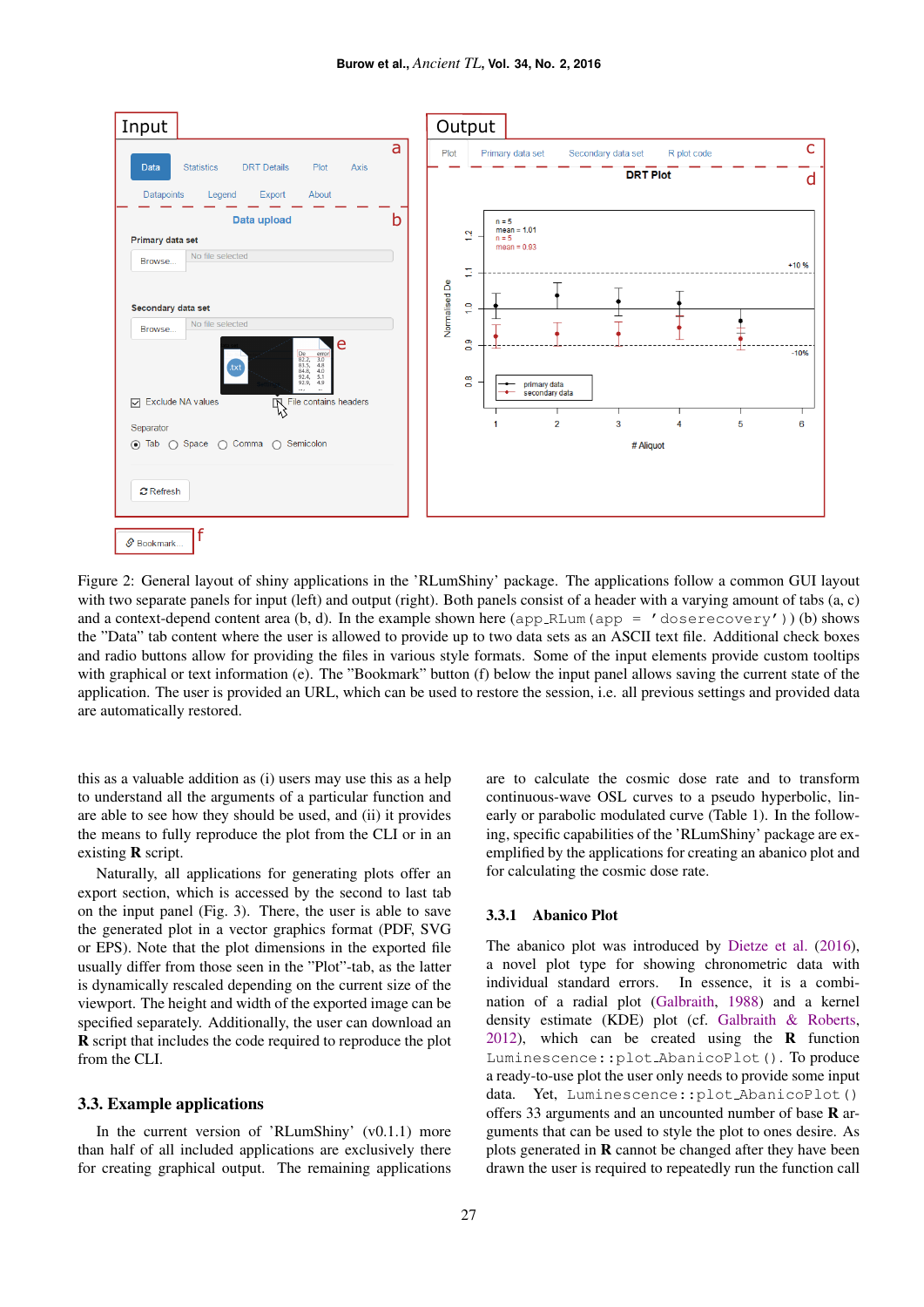#### **Burow et al.,** *Ancient TL***, Vol. 34, No. 2, 2016**

<span id="page-6-0"></span>

| Data<br>Statistics<br>Plot<br>Axis                                                                                                                                                                                                                                                                                                                                                                                                                                                                              | R plot code<br>Data set Central Age Model<br>Plot                                                                                                                                                                                                                                                                                                                                                                                                                                                                                                                                                                                 |
|-----------------------------------------------------------------------------------------------------------------------------------------------------------------------------------------------------------------------------------------------------------------------------------------------------------------------------------------------------------------------------------------------------------------------------------------------------------------------------------------------------------------|-----------------------------------------------------------------------------------------------------------------------------------------------------------------------------------------------------------------------------------------------------------------------------------------------------------------------------------------------------------------------------------------------------------------------------------------------------------------------------------------------------------------------------------------------------------------------------------------------------------------------------------|
| <b>Datapoints</b><br><b>Export</b><br>About<br>Fileformat<br>a<br>PDF (Portable Document Format)<br>○ SVG (Scalable Vector Graphics)<br>◯ EPS (Encapsulated Postscript)<br>Filename<br>Histogram<br>Image height<br>Image width<br>$\overline{7}$<br>$\overline{7}$<br>Font<br>Helvetica<br>▼<br><b>≛</b> Download plot<br>h<br>Additionally, you can download a corresponding<br>.R file that contains a fully functional script to<br>reproduce the plot in your R environment!<br><b>上</b> Download R script | C<br># To reproduce the plot in your local R environment<br># copy and run the following code to your R console.<br>library(Luminescence)<br>file<- file.choose()<br>data <- read.delim(file, header = FALSE, sep= '\t')<br>plot Histogram(data = data,<br>$na.rm = TRUE.$<br>$cex.global = 1,$<br>$pch = 16$ ,<br>$xlim = c(0, 120)$ ,<br>summary.pos = 'topleft',<br>$mtext{text} = ''.$<br>$main = 'Historyram',$<br>$rug = TRUE,$<br>$se = TRUE$ .<br>normal curve = FALSE,<br>$summary = NA$ ,<br>$xlab = 'Equivalent dose [Gy]'$ ,<br>$ylab = c('Counts', 'Error'),$<br>colour = c('#CCCCCCA8', 'black', 'black', 'black')) |

Figure 3: File export options available for the histogram application (app\_RLum(app = 'histogram')). All plotting applications of the  $\bf{R}$  package 'RLumShiny' include an export tab in the input panel, which (a) offers the possibility to save the generated plot as a vector graphics file (file types: PDF, SVG, EPS). Additionally, (b) the user can download an R script file that includes the code shown in in the output panel (c), which can be used to reproduce the generated plot in any other R environment that has the 'Luminescence' package installed. Alternatively, the user can also just copy and paste the code in (c) and execute it in an R console.

<span id="page-6-1"></span>

| Lines Bars & Grid<br>Filter<br><b>Statistics</b><br>Plot<br>Axis<br>Legend<br>Data<br>Datapoints<br>About<br>Export<br>Layout                                                                         | Bars & Grid Legend Filter<br>Lines<br>Plot  <br>Datapoints<br><b>I</b> Data<br><b>Statistics</b><br>Axis<br>Export About<br>Layout                                                                                                                              | Statistics<br>Plot Axis<br>Lines Bars & Grid Legend Filter<br>Data<br><b>Datapoints</b><br>About<br>Export<br>Layout |
|-------------------------------------------------------------------------------------------------------------------------------------------------------------------------------------------------------|-----------------------------------------------------------------------------------------------------------------------------------------------------------------------------------------------------------------------------------------------------------------|----------------------------------------------------------------------------------------------------------------------|
| Summary                                                                                                                                                                                               | C<br>X-axis                                                                                                                                                                                                                                                     | Primary data set                                                                                                     |
| a<br>V Show summary                                                                                                                                                                                   | abel x-axis (upper)<br>Relative error [%]                                                                                                                                                                                                                       | Style<br><b>filled Circle</b><br>$\star$                                                                             |
| Summary position                                                                                                                                                                                      | Label x-axis (lower)                                                                                                                                                                                                                                            |                                                                                                                      |
| <b>Top left</b><br>$\mathbf{v}$                                                                                                                                                                       | Precision                                                                                                                                                                                                                                                       | Datapoint color<br>Custom<br>$\checkmark$                                                                            |
| Summary method                                                                                                                                                                                        |                                                                                                                                                                                                                                                                 |                                                                                                                      |
| Unweighted<br>$\cdot$                                                                                                                                                                                 | Range x-axis                                                                                                                                                                                                                                                    | Choose a color<br>e                                                                                                  |
| Parameters<br>$\overline{\omega}$ n<br>$ $ Mean<br>$\Box$ Median<br>rel. Standard deviation<br>abs. Standard deviation<br>rel. Standard error<br>abs. Standard error<br>□ Skewness<br>$\Box$ Kurtosis | 30.643<br>the property of the con-<br>24.6<br>28 30.643<br>10.5<br>17.5<br>21<br>$3.5 -$<br>14<br>$7 -$<br>Y-axis<br>$\Box$ Show y-axis<br>Label y-axis<br>Standardised estimate<br>Range y-axis<br>63.542<br>15.632104232<br>-147.36789576755<br>-36.367895768 | \$985CFF<br>Secondary data set<br>$\mathbf{v}$<br>Datapoint color<br>Red<br>$\cdot$                                  |
| □ % in 2 sigma range<br>D<br><b>Datapoint labels</b><br>Min Max Median                                                                                                                                | the state of the state of the state of the<br>-59.367895768<br>$-15.367895768$<br>20.632104232<br>63.542<br>$-103.367805768$<br>1789576755<br>Z-axis<br>$\Box$ Logarithmic z-axis                                                                               |                                                                                                                      |
| <b>Error bars</b><br>Show error bars                                                                                                                                                                  |                                                                                                                                                                                                                                                                 |                                                                                                                      |

Figure 4: A selection of input options available in the shiny application to generate abanico plots. a) Mutually exclusive options such as the summary position are often manipulated using a drop down menu. b) Binary options like showing or hiding numerical information on the plot can be controlled by checkboxes. c) Plot annotations and axis labels can be changed by text input fields. d) Function arguments requiring a single numeric value or a range of values can be controlled by regular or double-ended range sliders. e) 'RLumShiny' includes the JavaScript library *JSColor* [\(Odvarko,](#page-10-18) [2014\)](#page-10-18) along with a custom 'shiny' binding. In this example, if the user chooses "Custom" for the datapoint colour a text input field and a colour table appears, from which a colour can be picked. Alternatively, a hexadecimal RGB value can be typed in directly.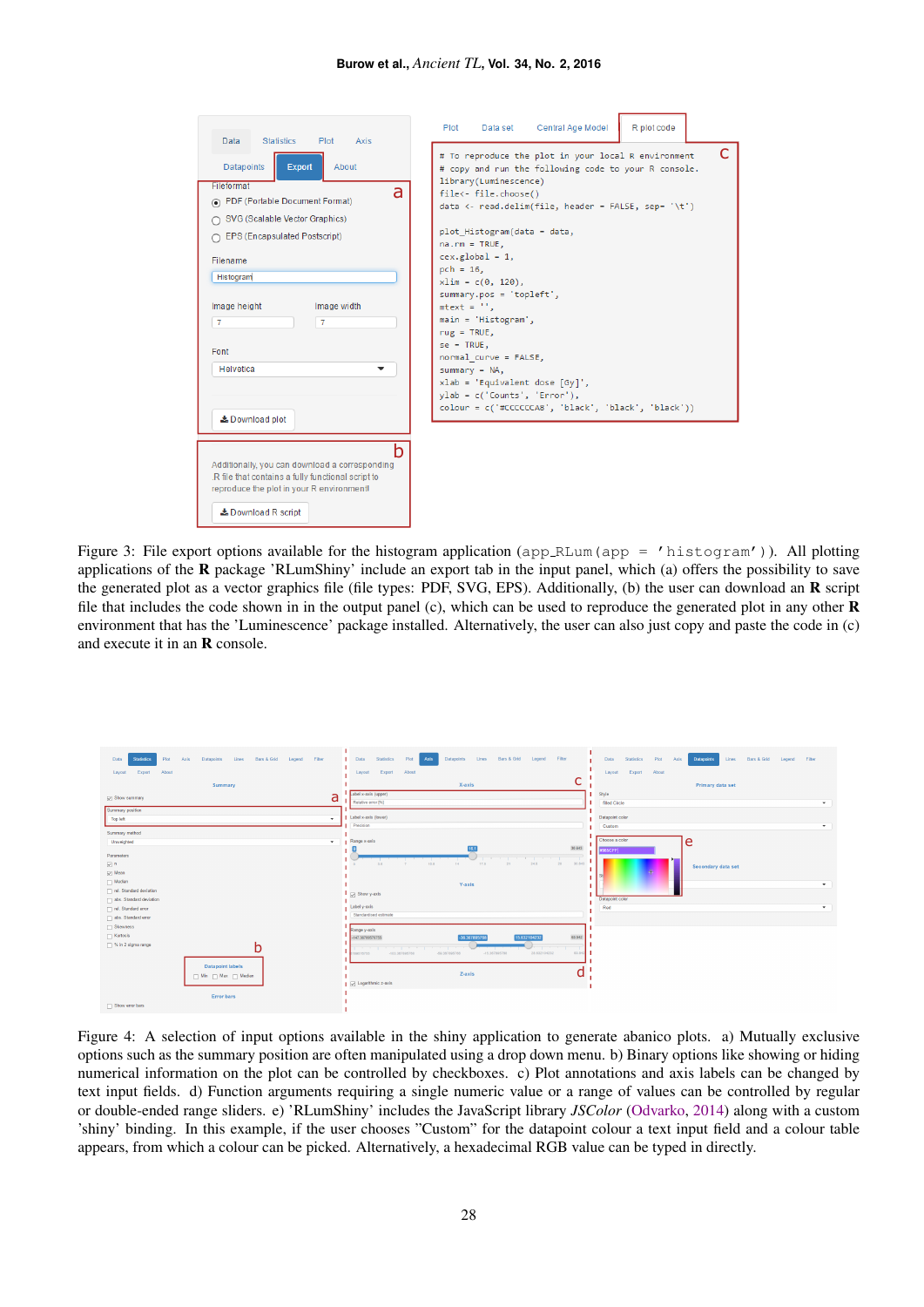while iteratively changing the input parameters. Even for experienced users this may be a tedious and time-consuming task.

Compared to all other shiny applications in 'RLumShiny' the GUI for generating abanico plots offers the highest number of input widgets (Fig. [4\)](#page-6-1). Generally, a numeric range (e.g., axis limits) is usually controlled with a regular or double-ended range slider, binary options (e.g., showing or hiding the summary) with checkboxes and mutually exclusive options (e.g., line type) with radio buttons or drop down menus. Text fields are mostly used to manipulate plot annotations and axis labels.

The jscolorInput() function in 'RLumShiny' extends the 'shiny' interface by including the web colour picker *JSColor*[16](#page-7-1) [\(Odvarko,](#page-10-18) [2014\)](#page-10-18). When the user chooses "Custom" as input in one of the colour drop down menus (e.g., in the "Datapoint"-tab) a new text input field appears. There, the user is able to enter a hexadecimal RGB value or to pick a colour from a small colour table that appears when the user clicks in the input field.

#### <span id="page-7-0"></span>3.3.2 Cosmic dose rate

The shiny application for calculating the cosmic dose rate is chosen as an example (i) to take the opportunity to provide details on the underlying function Luminescence::calc CosmicDoseRate(), (ii) as

<span id="page-7-3"></span><span id="page-7-1"></span><sup>16</sup><http://jscolor.com/>, accessed: 2016-11-18.

its layout differs from all other applications in 'RLumShiny', and (iii) as it includes a unique feature.

Despite its universal use, the equation to calculate the cosmic dose rate provided by [Prescott & Hutton](#page-10-19) [\(1994\)](#page-10-19) is falsely stated to be valid from the surface to  $10^4$  hg cm<sup>-2</sup> (1 hg cm<sup>-2</sup> = 100 g cm<sup>-2</sup>) of standard rock<sup>[17](#page-7-2)</sup>. The original expression by [Barbouti & Rastin](#page-9-19) [\(1983\)](#page-9-19) only considers the muon flux (i.e., the hard-component of the cosmic flux) and is, by their own account, only valid for depths between 10 hg cm<sup>-2</sup> and  $10^4$  hg cm<sup>-2</sup>. Thus, for near-surface samples (i.e., for depths  $\langle 167 \text{ g cm}^2 \rangle$ ) the equation of [Prescott](#page-10-19) [& Hutton](#page-10-19) [\(1994\)](#page-10-19) underestimates the total cosmic dose rate as it neglects the influence of the soft-component of the cosmic flux. For samples at zero depth and at sea-level the underestimation can be as large as  $\sim 0.1$  Gy ka<sup>-1</sup>. In a previous article, [Prescott & Hutton](#page-10-20) [\(1988\)](#page-10-20) give another approximation of the equations in [Barbouti & Rastin](#page-9-19) [\(1983\)](#page-9-19) in the form of

$$
\dot{D}_c = 0.21 \ e^{(-0.07 \ x + 5 \times 10^{-4} \ x^2)} \tag{1}
$$

where  $\dot{D}_c$  is the cosmic dose rate in Gy ka<sup>-1</sup> and *x* is the depth in hg cm-2. This expression is valid for depths between  $150 \text{ g cm}^{-2}$  and  $5000 \text{ g cm}^{-2}$ . For shallower depths  $(<150 \text{ g cm}^{-2})$  the cosmic dose rate must be read from Figure 1 in [Prescott & Hutton](#page-10-20) [\(1988\)](#page-10-20). As a result, Luminescence::calc CosmicDoseRate() employs Equation 2 of [Prescott & Hutton](#page-10-19) [\(1994\)](#page-10-19) only for

| Site                                 | Sediment                                                |                             | Samples                       |                             | Options                               |                  |
|--------------------------------------|---------------------------------------------------------|-----------------------------|-------------------------------|-----------------------------|---------------------------------------|------------------|
| Altitude (m asl)<br>124              | Density (g/cm <sup>+</sup> )<br>$\sqrt{2}$              | Depth (m)<br>0.1            |                               |                             | Correct for geomagnetic field changes |                  |
|                                      |                                                         |                             |                               |                             | <b>Estimated age</b>                  |                  |
| Coordinates                          |                                                         | Depth (m)                   |                               | 30                          |                                       |                  |
| Decimal degrees<br>۰                 |                                                         | 1.0                         |                               |                             |                                       |                  |
|                                      |                                                         |                             |                               |                             | $\Box$ Use half the depth             |                  |
| <b>North</b>                         |                                                         | Depth (m)                   |                               |                             |                                       |                  |
| 50.926903                            |                                                         | 2.5                         |                               | 10                          | General error (%)                     |                  |
| East                                 |                                                         | Depth (m)                   |                               |                             |                                       |                  |
| 6.937453                             |                                                         | 6.4                         |                               |                             | Mode                                  |                  |
|                                      |                                                         |                             |                               |                             | 1 absorber, x samples                 | ٠                |
|                                      |                                                         | Depth (m)                   |                               |                             |                                       |                  |
|                                      |                                                         |                             |                               |                             |                                       |                  |
|                                      |                                                         |                             |                               | ø                           | S Bookmark                            |                  |
|                                      |                                                         |                             |                               |                             |                                       |                  |
|                                      |                                                         |                             |                               | <b>Results</b>              |                                       |                  |
| Collaboration Rates<br>esseries de   | 55                                                      |                             |                               |                             | Search:                               |                  |
| Satellite<br>Map                     | Des<br>Barbarossaplat                                   |                             |                               |                             |                                       |                  |
|                                      | <b>Rentaleonswall</b><br>Kyffhäuserstraße<br>Tankstelle | Depth (m)                   | Absorber (g/cm <sup>2</sup> ) | De (Gy/ka)<br>[uncorrected] | Dc (Gy/ka)<br>[corrected]             | Dc error (Gy/ka) |
| Moselstraße<br>Dasselstr./Bf Sud C O |                                                         |                             |                               |                             |                                       |                  |
| Innerer<br>Grüngürtel                |                                                         | 0.1<br>20                   |                               | 0.254                       | 0.259                                 | 0.026            |
|                                      | <b>Blue Shell</b>                                       | 200<br>$\mathbf{1}$         |                               | 0.183                       | 0.186                                 | 0.019            |
| LUXOR<br>Musikveranst Jungsbetriebe  | Burguntering <sub>e</sub> Köln, Eifelstr. 00            | 2.5<br>500                  |                               | 0.149                       | 0.152                                 | 0.015            |
| zune <sup>Ber</sup> eit              | Köln Süd B B<br>Moselstaße                              | 6.4<br>1280                 |                               | 0.093                       | 0.094                                 | 0.009            |
|                                      |                                                         | Depth (m)                   | Absorber (g/cm <sup>3</sup> ) | Dc (Gy/ka) [uncorrecte]     | Dc (Gy/ka) [corrected]                | Dc error (Gy/ka) |
|                                      |                                                         |                             |                               |                             |                                       |                  |
| 088                                  | Am Duffesbach<br>pfälzer <sup>98</sup>                  | Showing 1 to 4 of 4 entries |                               |                             |                                       |                  |
|                                      | $s_{a_{diff}}$<br>ê                                     |                             |                               |                             |                                       |                  |
|                                      | Stolzestraße                                            |                             |                               |                             |                                       |                  |
|                                      | ÷                                                       |                             |                               |                             |                                       |                  |
| Eifelwall <b>U</b> a B<br>Google     | Gabelsberger<br>$\overline{\phantom{a}}$                |                             |                               |                             |                                       |                  |
|                                      |                                                         |                             |                               |                             |                                       |                  |

Figure 5: Shiny application for calculating the cosmic dose rate using the **R** function Luminescence::calc CosmicDose(). In contrast to most other applications in 'RLumShiny' this application only provides numerical output (bottom right). A unique feature of this application is the use of Google Maps<sup>™</sup> (using the 'googleVis' package [\(Gesmann & de Castillo,](#page-9-20) [2011\)](#page-9-20)), which serves as a visual control to whether the provided longitude and latitude are correct.

<span id="page-7-2"></span> $17$ To obtain the depth in units of centimeters values given in g cm<sup>-2</sup> must be divided by the material's density (in  $g \text{ cm}^{-3}$ ). Example: In a sediment of density 1.8 g cm<sup>-3</sup>, 167 g cm<sup>-2</sup> equates to a sample depth of  $\sim$ 93 cm.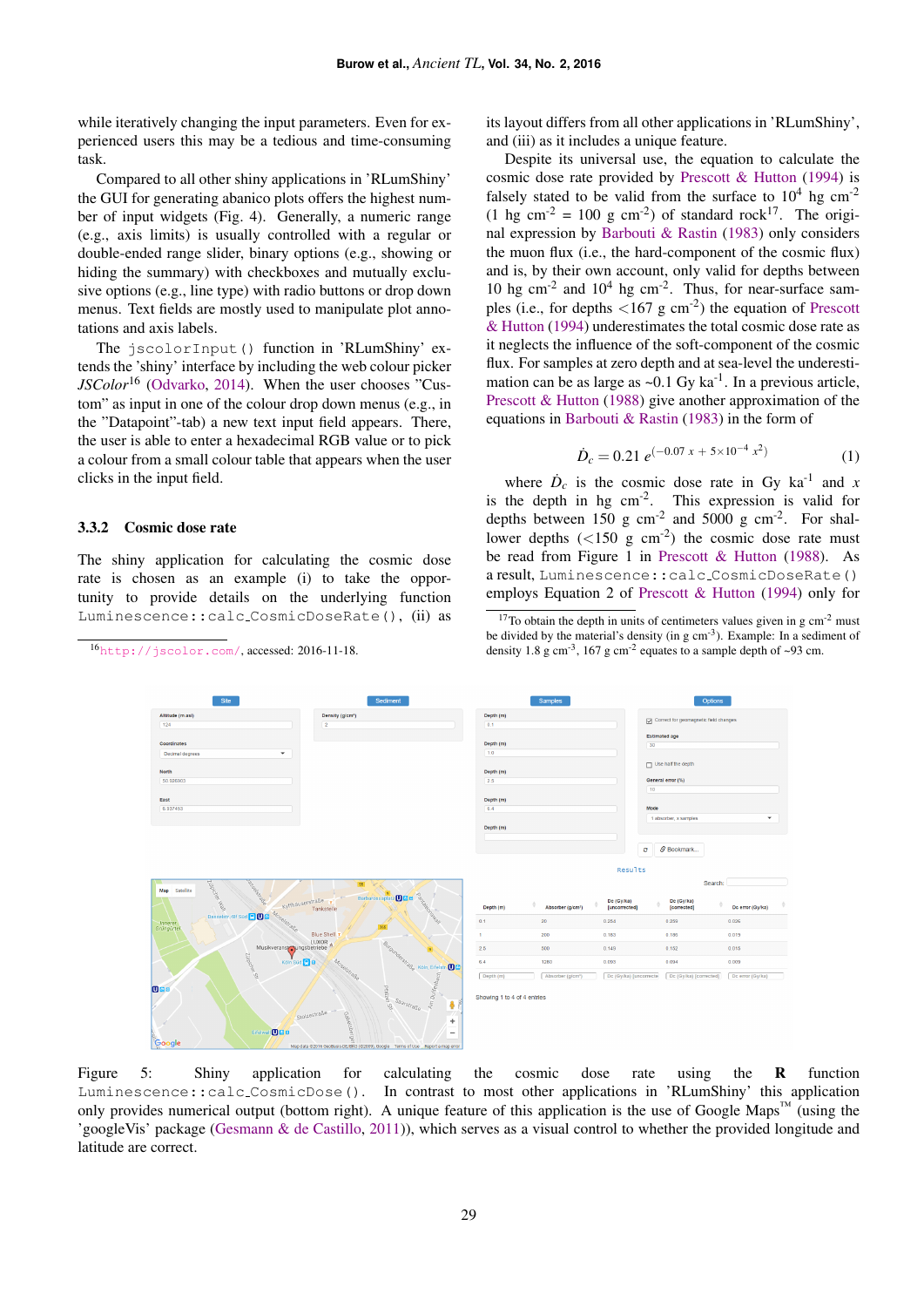depths  $>167$  g cm<sup>-2</sup>, i.e., only for the hard-component of the cosmic flux. Cosmic dose rate values for depths  $\langle 167 \text{ g cm}^{-2}$  were carefully reproduced from Figure 1 in [Prescott & Hutton](#page-10-20) [\(1988\)](#page-10-20) and fitted with a 6-degree polynomial curve. When the user provides a sample depth smaller than  $167 \text{ g cm}^{-2}$  the cosmic dose rate is thus estimated from the fitted curve instead.

With regards to the shiny application for Luminescence::calc\_CosmicDoseRate() its comparatively small number of arguments  $(n = 9)$  favoured a "flatter" design, i.e., making all options available in one panel without separate tabs (Fig. [5\)](#page-7-3). This resulted in a horizontally aligned interface, with the user input at the top and the output at the bottom. A unique feature of this application is the implementation of a Google Map by using the 'googleVis' package [\(Gesmann & de Castillo,](#page-9-20) [2011\)](#page-9-20). As the latitude and longitude are compulsory for calculating the cosmic dose rate, the provided values are also used for finding the place on the Google Map. This serves as a visual control as to whether the provided values are correct. Finally, the application enhances the underlying Luminescence::calc\_CosmicDoseRate() by allowing the user to provide the longitude and latitude in different coordinate formats, which are internally converted to decimal degrees as required by the function.

# 4. Discussion

This contribution introduced so-called shiny applications, which provide a graphical user interface to a selected number of functions of the R package 'Luminescence'. Built using the 'shiny' framework, the user is presented a scalable and intuitive GUI allowing for direct manipulation and interaction with the underlying **R** functions.

While we are confident that these applications lower the entry threshold for users new to  $\bf{R}$  or the  $\bf{R}$  package 'Luminescence', installing and using the 'RLumShiny' package in a local R environment is still not (and probably never will be) as straightforward as standalone software such as *Analyst* [\(Duller,](#page-9-14) [2015\)](#page-9-14) or *RadialPlotter* [\(Vermeesch,](#page-10-21) [2009\)](#page-10-21). The user is still required to install R, an IDE (e.g., *RStudio*) and finally all required R packages, notably 'Luminescence' and 'RLumShiny'. Usage of 'RLumShiny' is kept as easy as possible, however, as the user only needs to remember one single function (app RLum()) and the keywords given in Table [1](#page-2-0) to start a particular application.

Ideally, shiny applications are shared as web applications served by a dedicated server running R and *Shiny Server*. While this requires potentially investing in a corresponding infrastructure (e.g., renting web space) and a person experienced in setting up and maintaining a Linux server, the aforementioned drawbacks are largely eliminated. Once a Shiny Server is up and running, all the users need to do is to enter a specific URL in a HTML 5 compatible web browser; a local **R** environment is no longer needed. Furthermore, access permissions to the shiny applications can be controlled by the server administrator.

A general limitation to providing a GUI to R in general and the 'Luminescence' package in particular is that the user is always limited to the options provided by the GUI. For example, the function Luminescence::plot AbanicoPlot() accepts a theoretically infinite number of input data, but is restricted to two data sets in the shiny application; otherwise, the GUI would become too convoluted. The user is thus required to revert to the CLI when the GUI does not provide the necessary means to fulfil the desired task. In essence, a CLI will always be more powerful than a GUI.

A specific limitation of the 'RLumShiny' package is that the currently included applications cover only a fairly restricted amount of functions of the 'Luminescence' package. Most applications provide a GUI to plotting functions and to a few functions dedicated to very specific problems (such as calculating the cosmic dose rate or transforming CW-OSL curves). There is no application dedicated to the analysis of raw luminescence data (e.g., Luminescence::analyse SAR.CWOSL()) yet, which, without doubt, would also profit from a GUI. It is the aim of the authors to develop more shiny applications in the future. We may also invite other  **users to contribute and** further improve the package.

In summary, we believe the presented shiny applications, bundled in the R package 'RLumShiny', are a welcome contribution to the luminescence community and a useful addition to the R package 'Luminescence'. It is designed to be used by both users with, and without, prior knowledge of R.

## 5. Conclusion

The authors of the R package 'Luminescence' [\(Kreutzer](#page-10-22) [et al.,](#page-10-22) [2016\)](#page-10-22) are fully aware that, despite its capabilities for complex and non-standard analysis of luminescence data, working with the command-line interface of R can be tedious at best and overwhelming at worst. Even though much work is put into simplifying the usage of the package to continuously lower the entry threshold, at least basic knowledge of R will always be required. Thus, the potential user base of the package cannot be exhausted, at least as long as the CLI is the only means of utilising the 'Luminescence' package.

As an alternative to the CLI, a graphical user interface allows for direct, interactive manipulation and interaction with the underlying software. For users with little or no experience with command-lines a GUI offers intuitive access that counteracts the perceived steep learning curve of a CLI [\(Un](#page-10-5)[win & Hofmann,](#page-10-5) [1999\)](#page-10-5). To account for the demand of a GUI for the R package 'Luminescence' we presented a series of so-called shiny applications. These applications are built using the 'shiny' framework [\(Chang et al.,](#page-9-12) [2016\)](#page-9-12), which allows building a HTML, CSS and JavaScript based GUI straight from  $R$ . These applications are bundled in the  $R$  package 'RLumShiny' [\(Burow,](#page-9-6) [2016\)](#page-9-6), which is freely available either through the CRAN ([https://CRAN.R-project.](https://CRAN.R-project.org/package=RLumShiny) [org/package=RLumShiny](https://CRAN.R-project.org/package=RLumShiny)) or from GitHub ([https:](https://github.com/R-Lum/RLumShiny) [//github.com/R-Lum/RLumShiny](https://github.com/R-Lum/RLumShiny)).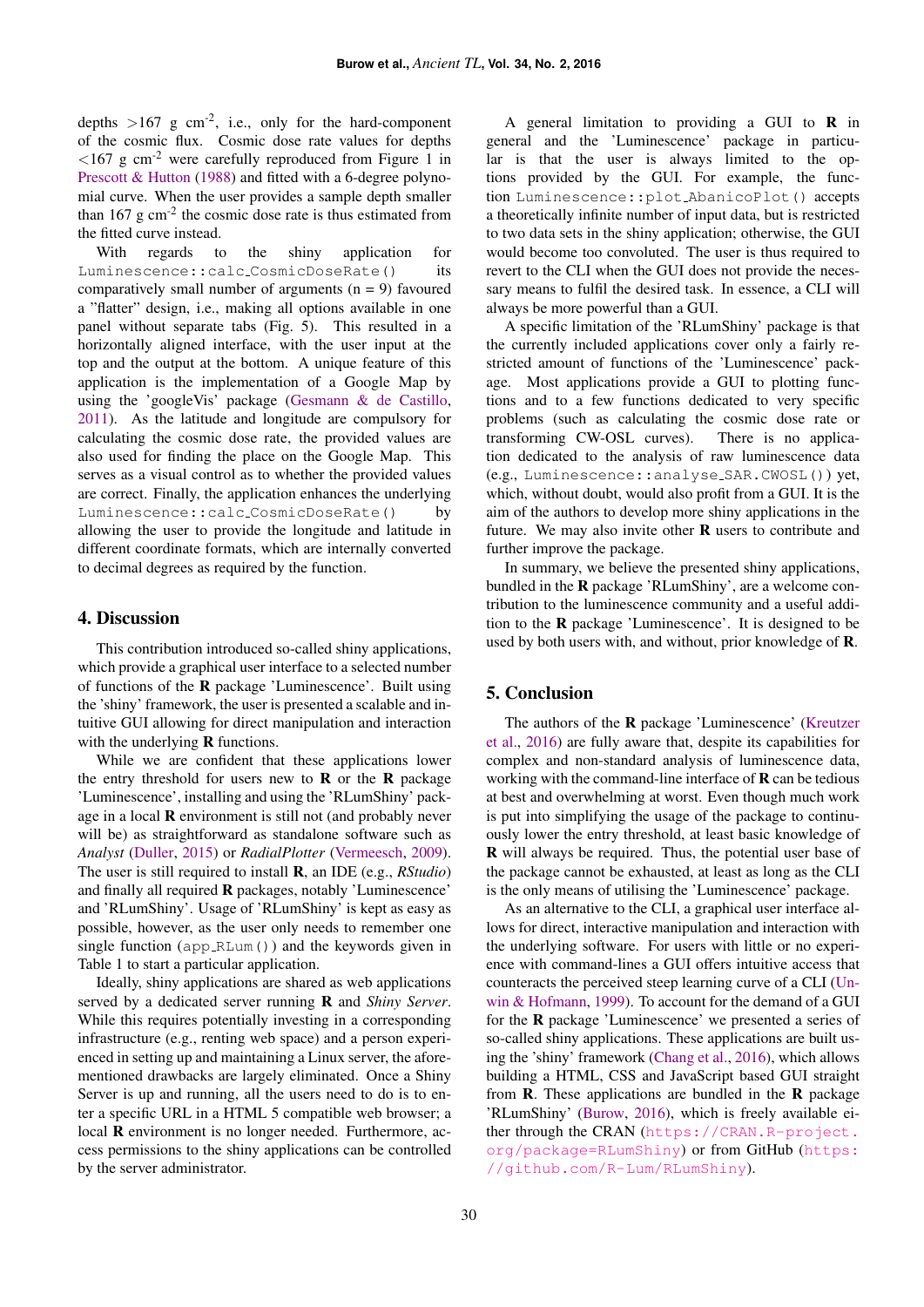The shiny applications included in 'RLumShiny' can be (i) used on a local computer with a working  **environ**ment, or (ii) shared as web applications with a wider audience (e.g., an organisation or working group) by setting up a Shiny Server. A Shiny Server run by the authors of this article can be freely accessed under [http://shiny.](http://shiny.r-luminescence.de) [r-luminescence.de](http://shiny.r-luminescence.de). Note, however, that the performance of this server is fairly limited and not indicative for the general performance of shiny applications.

The current version of 'RLumShiny' (v0.1.1) includes a total of seven applications providing a GUI to ten functions of the 'Luminescence' package. Hence, there are many more functions that may greatly benefit from a GUI, and it is the aim of the authors to provide more shiny applications in the future. Finally, herewith we invite everyone to contribute to this package. 'RLumShiny' and the included JavaScript library *JSColor* [\(Odvarko,](#page-10-18) [2014\)](#page-10-18) are licensed under the GNU General Public License version 3 (GPL-3). Code derived from the 'shinysky' package [\(AnalytixWare,](#page-9-21) [2014\)](#page-9-21) is covered by the MIT licence.

# Acknowledgments

We are thankful to the  $R$  Core Team for providing the R programming environment (R Core Team 2016) and the CRAN mirrors for open access to R packages. Cooperation and personal exchange between the package developers is gratefully funded by the DFG (SCHM3051/3-1) in the framework of the program 'Scientific Networks'. The work of SK is financed by a programme supported by the ANR (n°ANR-10-LABX-52).

## References

- <span id="page-9-3"></span>Adler, J. *R in a Nutshell*. Oreilly & Associates Incorporated, 2nd edition, 2012.
- <span id="page-9-21"></span>AnalytixWare. *shinysky: A set of Shiny UI components/widgets.*, 2014. URL [https://github.com/AnalytixWare/](https://github.com/AnalytixWare/ShinySky) [ShinySky](https://github.com/AnalytixWare/ShinySky). R package version 0.1.2.
- <span id="page-9-19"></span>Barbouti, A.I. and Rastin, B.C. *A study of the absolute intensity of muons at sea level and under various thicknesses of absorber*. Journal of Physics G: Nuclear and Particle Physics, 9: 1577– 1595, 1983.
- <span id="page-9-6"></span>Burow, C. *RLumShiny: 'Shiny' Applications for the R Package 'Luminescence'*, 2016. URL [https://CRAN.R-project.](https://CRAN.R-project.org/package=RLumShiny) [org/package=RLumShiny](https://CRAN.R-project.org/package=RLumShiny). R package version 0.1.1.
- <span id="page-9-15"></span>Burow, C., Kreutzer, S., Dietze, M., Fuchs, M.C., Fischer, M., Schmidt, C., and Brückner, H. Shiny R.Lum *- Interactive web applications for the R packages 'Luminescence' and 'ESR'*. In *German Luminescenceand ESR-Meeting 2014, Gießen.*, 2014. URL [http:](http://www.r-luminescence.de/grafik/poster_screenshots/2014_Poster_LED_Giessen_g.jpg) [//www.r-luminescence.de/grafik/poster\\_](http://www.r-luminescence.de/grafik/poster_screenshots/2014_Poster_LED_Giessen_g.jpg) [screenshots/2014\\_Poster\\_LED\\_Giessen\\_g.jpg](http://www.r-luminescence.de/grafik/poster_screenshots/2014_Poster_LED_Giessen_g.jpg). Poster presentation.
- <span id="page-9-12"></span>Chang, W., Cheng, J., Allaire, JJ., Xie, Y., and McPherson, J. *shiny: Web Application Framework for R*, 2016. URL [https:](https://CRAN.R-project.org/package=shiny) [//CRAN.R-project.org/package=shiny](https://CRAN.R-project.org/package=shiny). R package version 0.13.2.
- <span id="page-9-4"></span>Crawley, M.J. *The R Book*. Wiley, 2nd edition, 2012.
- <span id="page-9-7"></span>Dalgaard, P. *A Primer on the R-Tcl/Tk Package*. R News, 1(3): 27–31, 2001a.
- <span id="page-9-8"></span>Dalgaard, P. *The R-Tcl/Tk interface*. In Hornik, K. and Leisch, F. (eds.), *Proceedings of the 2nd International Workshop on Distributed Statistical Computing*, 2001b.
- <span id="page-9-1"></span>Dietze, M., Kreutzer, S., Fuchs, M.C., Burow, C., Fischer, M., and Schmidt, C. *A practical guide to the R package Luminescence*. Ancient TL, 31: 11–18, 2013.
- <span id="page-9-5"></span>Dietze, M., Kreutzer, S., Burow, C., Fuchs, M.C., Fischer, M., and Schmidt, C. *The abanico plot: visualising chronometric data with individual errors*. Quaternary Geochronology, 31: 12–18, 2016.
- <span id="page-9-14"></span>Duller, G.A.T. *The Analyst software package for luminescence data: overview and recent improvements*. Ancient TL, 33(1): 35–42, 2015.
- <span id="page-9-9"></span>Fox, J. *The R Commander: A Basic-Statistics Graphical User Interface to R*. Journal of Statistical Software, 14(9): 1–42, 2005.
- <span id="page-9-10"></span>Fox, J. *Using the R Commander: A Point-and-Click Interface for R*. Chapman and Hall/CRC, 2016.
- <span id="page-9-13"></span>Fox, J. and Bouchet-Valat, M. *Rcmdr: R Commander*, 2016. URL <https://CRAN.R-project.org/package=Rcmdr>. R package version 2.3-1.
- <span id="page-9-16"></span>Friedrich, J., Kreutzer, S., and Schmidt, C. *Solving ordinary differential equations to understand luminescence: RLumModel, an advanced research tool for simulating luminescence in quartz using R*. Quaternary Geochronology, 35: 88–100, 2016.
- <span id="page-9-2"></span>Fuchs, M.C., Kreutzer, S., Burow, C., Dietze, M., Fischer, M., Schmidt, C., and Fuchs, M. *Data processing in luminescence dating analysis: An exemplary workflow using the R package 'Luminescence'*. Quaternary International, 362: 8–13, 2015.
- <span id="page-9-18"></span>Galbraith, R. and Roberts, R.G. *Statistical aspects of equivalent dose and error calculation and display in OSL dating: An overview and some recommendations*. Quaternary Geochronology, 11: 1–27, 2012.
- <span id="page-9-17"></span>Galbraith, R.F. *Graphical Display of Estimates Having Differing Standard Errors*. Technometrics, 30: 271–281, 1988.
- <span id="page-9-20"></span>Gesmann, M. and de Castillo, D. *Using the Google Visualisation API with R*. The R Journal, 3(2): 40–44, December 2011.
- <span id="page-9-0"></span>Ihaka, R. and Gentleman, R. *R: A Language for Data Analysis*. Journal of Computational and Graphical Statistics, 5(3): 299– 314, 1996.
- <span id="page-9-11"></span>Konrath, A.C., Henning, E., Walter, O.M.F.C, da Cunha Alves, C., and Samohyl, R.W. *Applications in teaching Statistical Quality Control with different R interfaces*. In *Global Engineering Education Conference (EDUCON), 2013 IEEE*, pp. 146–155, March 2013. doi: 10.1109/EduCon.2013.6530099.